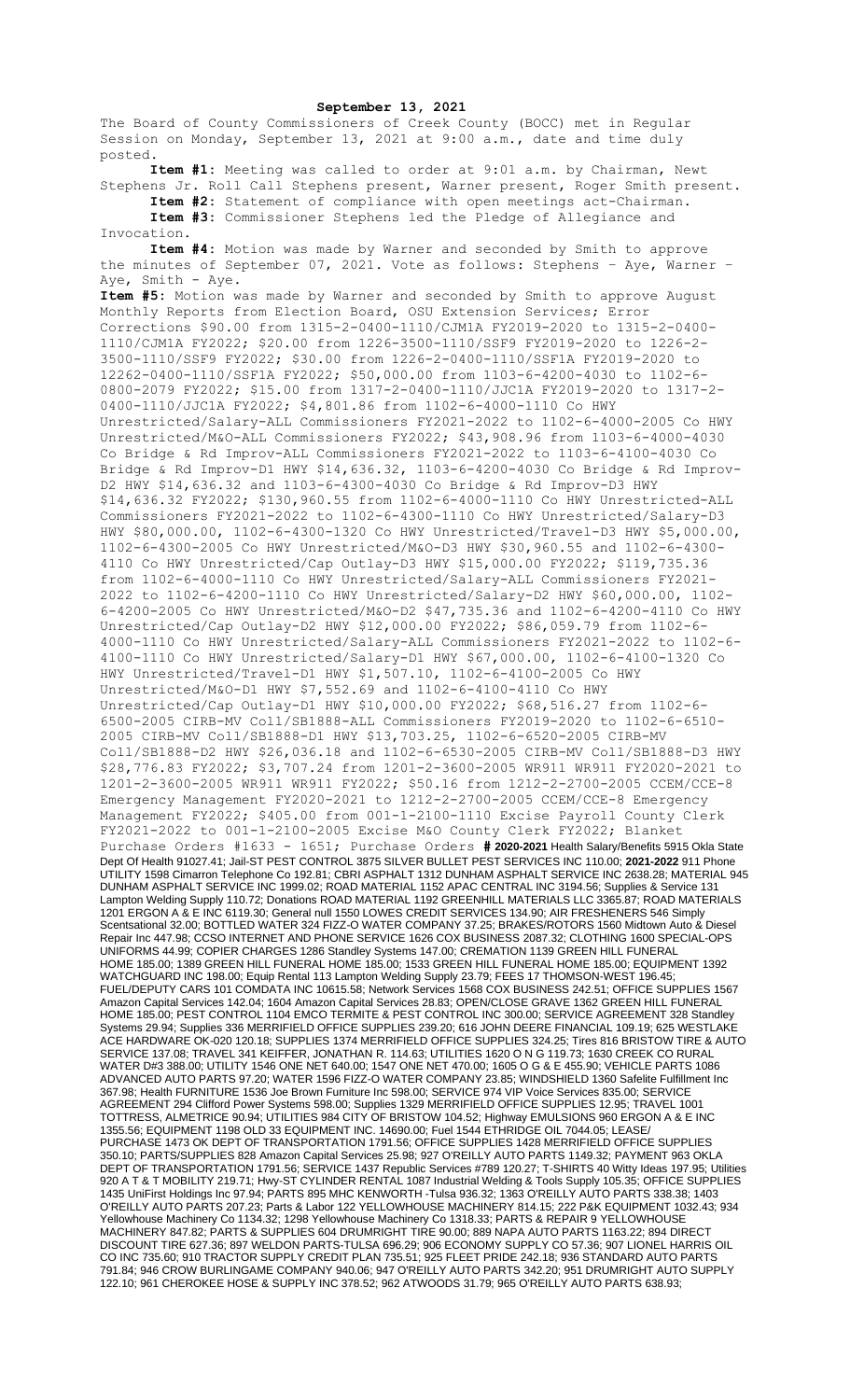1158 AMERICAN WELDING SUPPLY INC 56.28; 1159 TRACTOR SUPPLY CREDIT PLAN 493.89; 1169 WELDON PARTS-TULSA 811.55; PIKE PASS 903 OKLAHOMA TURNPIKE AUTHORITY 152.51; ROAD MATERIAL 752 DUNHAM ASPHALT SERVICE INC 8051.90; 915 GREENHILL MATERIALS LLC 981.65; SUPPLIES 953 VARNERS EQUIPMENT & HARDWARE 64.13; Tires 386 SOUTHERN TIRE MART LLC 566.00; 809 SOUTHERN TIRE MART LLC 667.32; 1066 SOUTHERN TIRE MART LLC 633.78; 1553 DIRECT DISCOUNT TIRE 679.61; Utilities 940 A T & T MOBILITY 279.60; UTILITY 935 O G & E 27.46; Jail-ST Ccj maintenance kitchen 1206 Hagar Restaurant Service 195.50; FUEL/JAIL CARS 1080 COMDATA INC 1248.21; LODGING 1217 FAIRFIELD INN & SUITES 225.00; 1219 FAIRFIELD INN & SUITES 225.00; PEST CONTROL 121 SILVER BULLET PEST SERVICES INC 330.00; Supplies & Materials 862 ATWOODS 19.41; Juv Dent-ST CERTIFICATIONS 1046 CENTRAL TECHNOLOGY CENTER 300.00; CPR TRAINING 489 CENTRAL TECHNOLOGY CENTER 655.00; FOOD 503 SYSCO FOODS 3272.92; Fuel 202 COMDATA INC 245.13; LODGING 1401 FAIRFIELD INN & SUITES 225.00; PEST CONTROL 188 SILVER BULLET PEST SERVICES INC 280.00; Repair 1520 AIRCO SERVICE INC 154.00; ML Fee Flooring 873 LOWES CREDIT SERVICES 64.72; Resale FUEL 763 COMDATA INC 340.93; FURNITURE 1569 MERRIFIELD OFFICE SUPPLIES 321.44; LEASE 370 Quadient Leasing USA Inc 801.72; SEARCH ENGINE 757 LEXISNEXIS RISK SOLUTIONS 180.00; Supplies 1614 Rogers Glass 69.00; TEMPORARY EMPLOYEE 393 DYNAMIC RECRUITING SPECIALIST 826.40; 394 DYNAMIC RECRUITING SPECIALIST 826.40; SH Commissary Commissary 132 TIGER CORRECTIONAL 3629.37; SH Svc Fee FOOD FOR INMATES 106 TIGER CORRECTIONAL 4735.56; Tax Refunds TAX CORRECTION 25 Craig Massey 74.00; 26 Craig Massey 86.00; 27 Jackie Bell Jr 118.16; 28 Jackie Bell Jr 129.36; 29 Jackie Bell Jr 141.68; 30; Jackie Bell Jr 121.52. Vote as follows: Stephens – Aye, Warner – Aye, Smith - Aye.

**Item #6: NO DISCUSSION** of new business. (In accordance with the Open Meetings Act, Title 25 O.S. § 311, new business is defined as any matter not known about or which could not have been reasonably foreseen within 24 hours of time of posting agenda.)

**Item #7:** Motion was made by Stephens and seconded by Warner to sign **Resolution#2021-120** correcting Resolution#2020-132 CCZ-2021-Wiley correcting parcel number to 5771-00-001-000-0-030-00. Murray stated there was an error on the parcel number. Vote as follows: Stephens – Aye, Warner – Aye, Smith - Aye.

**Item #8:** Motion was made by Warner and seconded by Smith to sign **Resolution#2021-121** surplussing two exam tables INV# MD509.11 and MD509.12 and a Helmer Vaccine Refrigerator INV# MD621.18 serial number 976550 and **Resolution#2021-121A** disposing of the same to be junked. Warner stated please remove the door from refrigerator, this could be a hazard to children. Vote as follows: Stephens – Aye, Warner – Aye, Smith - Aye.

**Item #9:** Motion was made by Warner and seconded by Stephens to accept County Audits for fiscal years 17-18, 18-19 and 19-20. Warner asked if the proper people have been notified of the audit findings. Stephens stated yes and most findings have been corrected. There was discussion of the findings on sales tax monies and trust accounts, Stephens stated this had been corrected from last audit. However, it carried over to 17-18, as we were just notified last year of issue. There was discussion with Sheriff on Inmate Unclaimed Property and not having a sufficient process for inmates to receive leftover funds. Sheriff Bowling stated he will look into the finding. Vote as follows: Stephens – Aye, Warner – Aye, Smith - Aye.

**Item #10:** Motion was made by Stephens and seconded by Smith to sign **Resolution#2021-122** to participate in the County Road Machinery and Equipment Revolving Fund with ODOT. Stephens stated we need to have this resolution in place just in case one of us would like to participate. Vote as follows: Stephens – Aye, Warner – Aye, Smith - Aye.

**Item #11:** Motion was made by Warner and seconded by Stephens to approve the County's participation in the City of Sapulpa's planned Dump Day, date to be announced at a later date, in October. Warner stated District #2 will provide a chipper and an employee to man that equipment. The Board discussed this item as to who could participate in the Dump Day. Warner stated in the last two years, it was only for City of Sapulpa Residents with required bill. Stephens stated he would like to get a little more information. Warner stated he may provide a trailer and truck to pick up trash bags on side of road as well. There was discussion with Andrew Goforth, Assistant District Attorney on whether or not the County could provide assistance with this clean-up day. Goforth stated the city is located within the county and the population cap does not apply to this, only roads and bridges. Vote as follows: Stephens does not apply to this, only roads and bridges. Aye, Warner - Aye, Smith - Aye.

**Item #12:** Motion was made by Warner and seconded by Smith to approve **Resolution#2021-123** transferring \$175,000.00 from Use Tax Account 1301-1- 0800-2005/GA2 to County Highway Unrestricted 1102-6-4200-2005/T2-2 M&O to purchase a AWD Grader for District #2. Stephens stated that the districts purchased two- wheel drive graders from the Use Tax Funds and Warner needs an AWD, he has sold the purchased grader to Rogers County District #1 Commissioner and is in the process of purchasing a new one, he is requesting the \$175,000.00 received to be expended on a new purchase of a grader. Mortazavi stated the money will have to be transferred at some time to your capital outlay account, to purchase the graders. Vote as follows: Stephens – Aye, Warner – Aye, Smith - Aye. Stephens stated we need a motion to direct the County Treasurer to credit the \$175,000.00 to the Use Tax Account as the agenda item has stated. A motion was made by Stephens and seconded by Warner to sign **Resolution#2021-124** directing the Creek County Treasurer to credit Creek County General Administration Use Tax Account 1301-1-0800-2005/GA2 with proceeds from the sale of a 140 Motor Grader to Rogers County, in the amount of \$175,000.00. Vote as follows: Stephens – Aye, Warner – Aye, Smith - Aye.